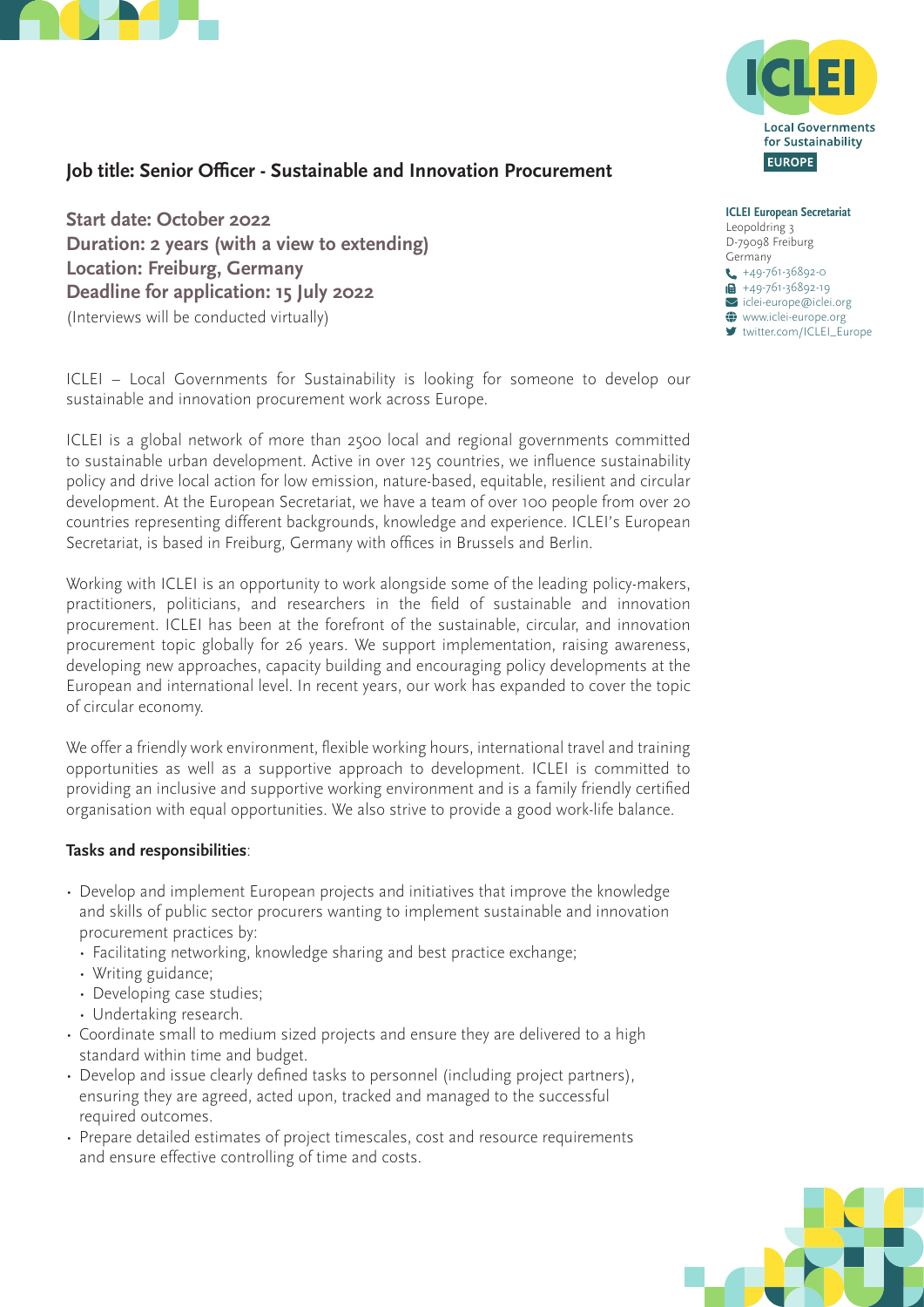



- Promote and demonstrate the value of sustainable and innovation procurement at meetings, workshops and conferences.
- Undertake effective liaison and relationship building and pro-actively develop and maintain partnerships and joint working with a variety of organisations, institutions and partners on the topics of sustainable and innovation procurement at a European and international level.
- Undertaking advocacy work to encourage policy developments that advance sustainable and innovation procurement at the European and international level.
- Design creative workshops and conferences that encourage people to participate, learn and network.
- Research funding opportunities, develop and write project proposals.

# **Skills and qualifications**:

- A degree in a relevant subject such as environmental sciences, international development, public procurement, economics or other appropriate qualification.
- Relevant working experience in the application of sustainable and innovation procurement in the public sector.
- Interest and ability to work on a variety of topics linked to sustainable and innovation procurement.
- Ability to be well organised, prioritise tasks and produce good quality work within tight time constraints.
- Ability to work in a team and independently.
- A very good command of English (reading, writing and speaking). Additional European language(s) an asset.
- Excellent verbal and written communication skills, e.g. drafting reports and delivering presentations.
- Ability to build and maintain relationships with a wide range of external organisations.
- Confident user of all Microsoft Office applications.

## Desirable:

- Experience or knowledge of Pre-Commercial Procurement (PCP).
- Experience of working on international and European projects.
- Up-to-date knowledge of procurement legislation including EU regulations for public procurement.

## **Conditions**:

- Limited 2 year contract with a view to extending.
- Corridor contract 80-100% with a gross salary according to Project Officer in ICLEI's salary grid (indicative: EUR 52.800 to 55.200 per annum for 100%).
- Place of work: ICLEI European Secretariat, Freiburg, Germany (our preference) or ICLEI Brussels representation office, Belgium, subject to negotiation.
- Workings hours: 40 h/week, six weeks of paid leave per annum.
- Working language: English.
- Readiness for frequent international travel.
- Applicants must due to legal reasons hold EU citizenship or valid EU residence permit and a valid German work permit. Applications not meeting these conditions can unfortunately not be considered.